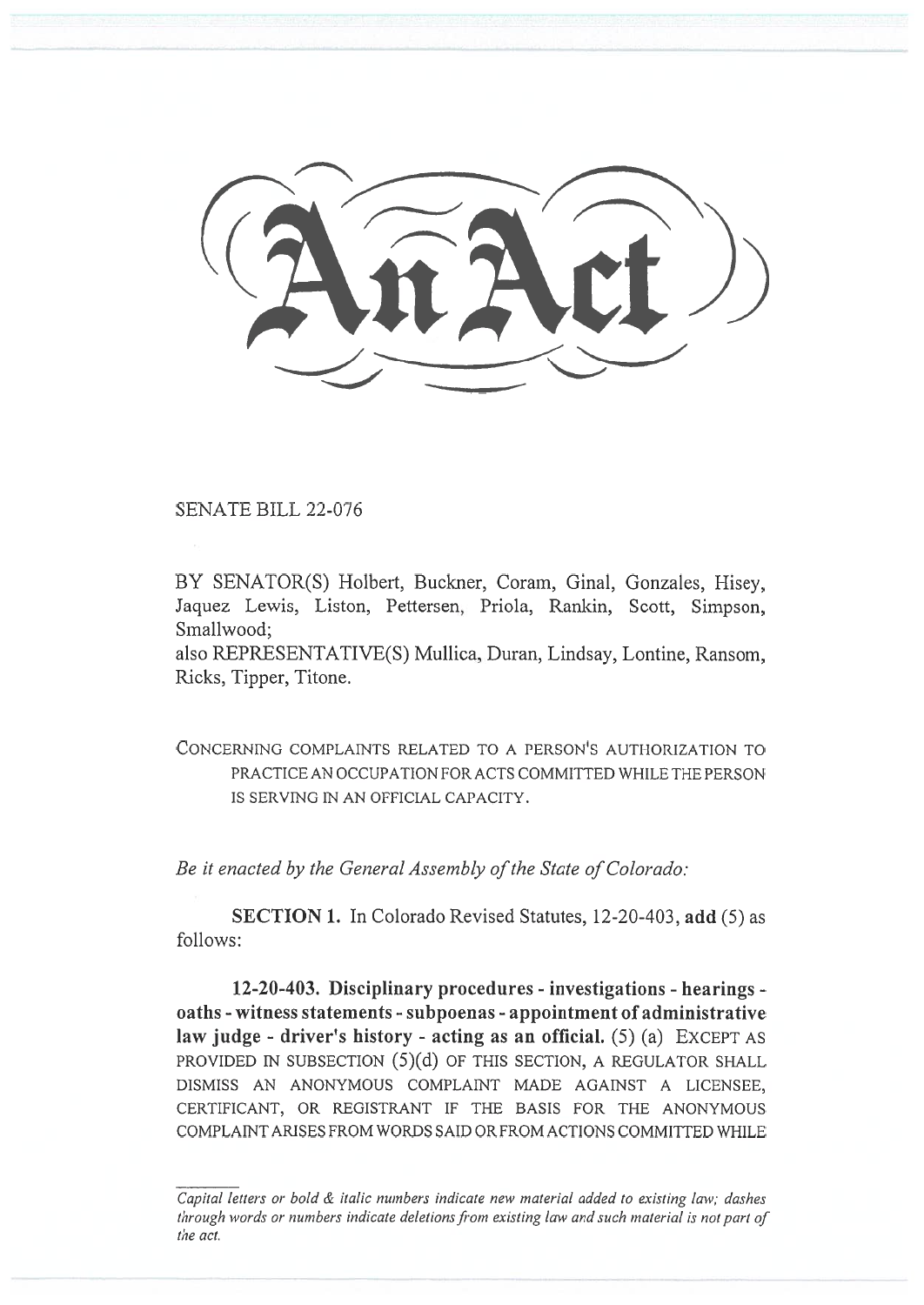THE LICENSEE, CERTIFICANT, OR REGISTRANT WAS ENGAGED IN OFFICIAL DUTIES AS:

(I) AN ELECTED OFFICIAL OF THE STATE OF COLORADO OR OF A POLITICAL SUBDIVISION OF COLORADO; OR

(II) A MEMBER OF A BOARD OR COMMISSION ESTABLISHED BY THE STATE OF COLORADO OR BY A POLITICAL SUBDIVISION OF COLORADO.

(b) A REGULATOR MAY DISMISS A COMPLAINT MADE AGAINST A LICENSEE, CERTIFICANT, OR REGISTRANT IF:

(I) THE COMPLAINT IS NOT MADE ANONYMOUSLY; AND

(II) THE BASIS FOR THE COMPLAINT ARISES FROM WORDS SAID OR FROM ACTIONS COMMITTED WHILE THE LICENSEE, CERTIFICANT, OR REGISTRANT WAS ENGAGED IN OFFICIAL DUTIES AS:

(A) AN ELECTED OFFICIAL OF THE STATE OF COLORADO OR OF A POLITICAL SUBDIVISION OF COLORADO; OR

(B) A MEMBER OF A BOARD OR COMMISSION ESTABLISHED BY THE STATE OF COLORADO OR BY A POLITICAL SUBDIVISION OF COLORADO.

(c) FOR THE REGULATOR TO DISMISS A COMPLAINT IN ACCORDANCE WITH THIS SUBSECTION (5), THE LICENSEE, CERTIFICANT, OR REGISTRANT THAT IS THE SUBJECT OF THE COMPLAINT NEED NOT RESPOND TO OR PROVIDE EVIDENCE CONCERNING THE COMPLAINT. THE DISMISSAL IS AUTOMATIC.

(d) THIS SUBSECTION (5) DOES NOT APPLY TO WORDS SAID TO OR ACTIONS COMMITTED FOR A SPECIFIC PERSON WHEN THE LICENSEE, CERTIFICANT, OR REGISTRANT IS SPEAKING OR ACTING IN THE LICENSEE'S, CERTIFICANT'S, OR REGISTRANT'S CAPACITY AS A MEMBER OF THE OCCUPATION THE PERSON IS LICENSED, CERTIFIED, OR REGISTERED TO PERFORM.

SECTION 2. Safety clause. The general assembly hereby finds,

PAGE 2-SENATE BILL 22-076